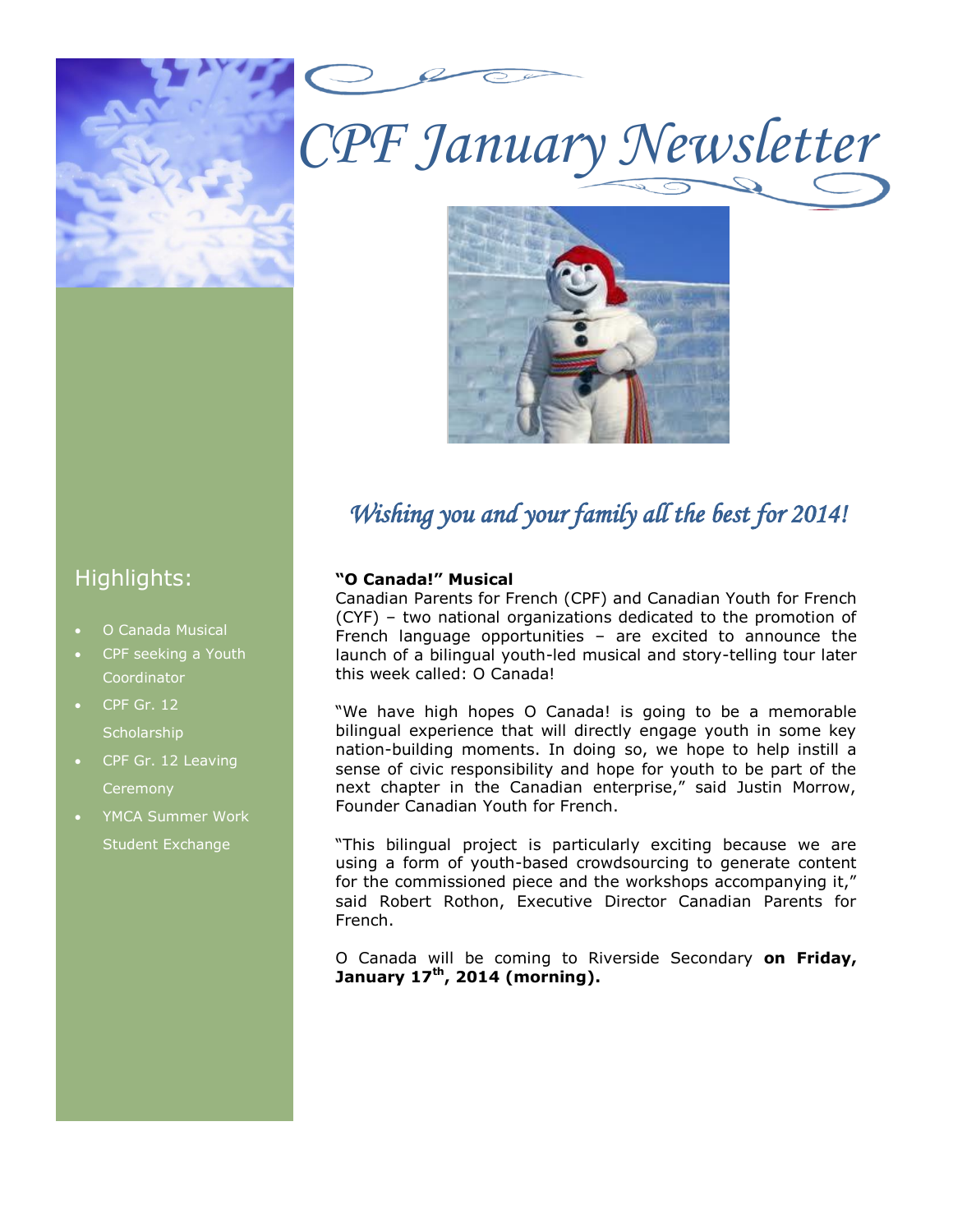$\sigma$ <sup>Page 2 of 4</sub> *Tri Cities CPF*</sup>

Canadian Parents for French, Tri-Cities Chapter

**Website: [http://bc](http://bc-yk.cpf.ca/chapter/tri-cities/)[yk.cpf.ca/chapter/tri](http://bc-yk.cpf.ca/chapter/tri-cities/) [-cities/](http://bc-yk.cpf.ca/chapter/tri-cities/)**

**Facebook:** [www.facebook.com/cpft](http://www.facebook.com/cpftricities) [ricities](http://www.facebook.com/cpftricities)

**E-Mail: [tricitiescpf@gmail.co](mailto:tricitiescpf@gmail.com) [m](mailto:tricitiescpf@gmail.com)**

**Twitter: [https://twitter.com/](https://twitter.com/CPFTriCities) [CPFTriCities](https://twitter.com/CPFTriCities)** 

## **Looking for a Youth Coordinator**

Canadian Parents for French is looking for a youth coordinator who would act as a liaison to the high schools. At our **Mon, January 20th, 2014** meeting, we have a guest speaker from the Surrey Chapter who would explain what she does in her role as youth coordinator. If you are interested, please email us at [tricitiescpf@gmail.com](mailto:tricitiescpf@gmail.com) and join us at Glen Elementary School at 7:00pm.

#### **CPF Gr. 12 Scholarship**

Information for the CPF Gr. 12 Scholarship will be sent to you in the next couple of weeks. Please remember that you need to be a CPF member in order to apply for it. Deadline for submission is the end of April 2014.

#### **CPF Gr. 12 Leaving Ceremony**

We are currently in the planning stages for this event held in early June. Stay tuned for more details!

In the meantime we are looking for pictures from the students' during their time in the French Immersion program (from early/late immersion to Gr. 12). Please submit any pictures either by posting them on the Facebook page (CPF Gr. 12 Leaving Ceremony) set up by one of the Gr. 12 students or by e-mailing them to [alphorn@telus.net](mailto:alphorn@telus.net) as we are planning on presenting a slide show during the ceremony.

#### **YMCA Summer Work Student Exchange Program (SWSE)**

Are you thinking about spending this summer in Quebec and enjoying a unique experience? If you are 16 or 17 years old, look no further.

The YMCA Summer Work Student Exchange offers an opportunity to improve your French language skills and gain important employment experience through a work placement while on the exchange. You will be staying with a host family while your family at home is hosting a Quebec student. The exchange is for 6 weeks and starts at the end of June. On weekends you will have scheduled activities which will let you discover new places. Have fun and make new friends! It's well worth it!

Website: <http://my.ymcagta.org/netcommunity/page.aspx?pid=536>

Register now!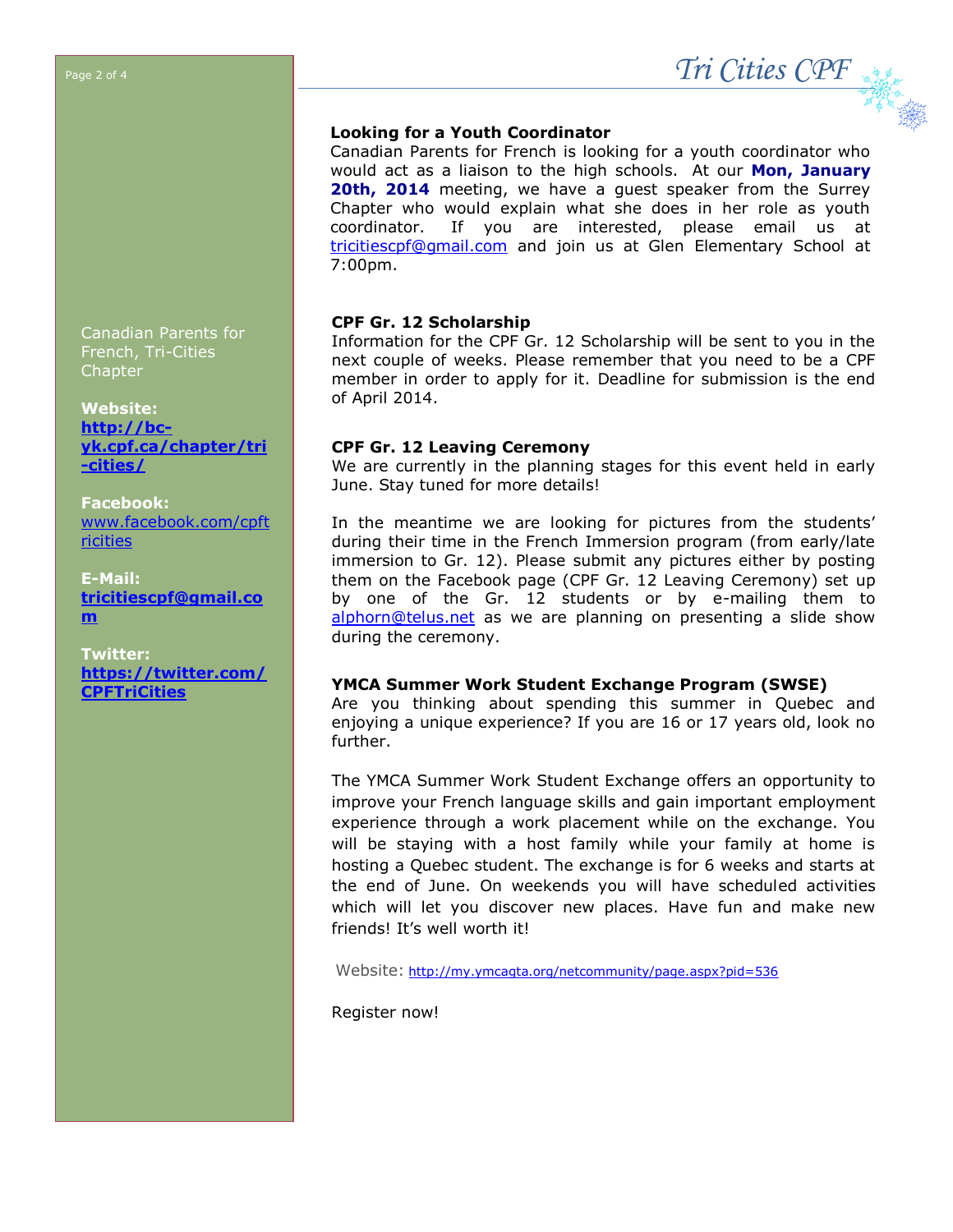#### Page 3 of 4

# Festival du Bois

Known as the largest francophone festival on the West Coast of Canada, with about 15,000 attendees every year, the Festival du Bois is celebrating its 25<sup>th</sup> Anniversary on 2014 and will start **on Friday, February 28th, 2014**. This 3-day Festival honours tradition and culture while featuring great music, amazing artists, outstanding performers, entertaining activities and authentic food.

The 2014 festival highlights the French-Canadian pioneering heritage and the logging-based history of Maillardville ("bois" means "wood"), as well as the culture and strength of the community today – a vibrant and cosmopolitan centre with connections across Canada and beyond. The festival's programming reflects an inclusive and joyful vision that celebrates and seamlessly incorporates both tradition and innovation to present an eclectic gathering of the finest Québécois, francophone, folk, world and roots artists performing today. The festival is a fun, lively and entertaining place to go for folks from every culture, language, background and age.

Festival du Bois is an affordable family-event which features worldclass concerts, lining-up amazing artists and groups whose feet are solidly planted in tradition, along with others who find new ways to connect their roots to the world modern influences, taking ancient sounds to new and lively places.

This year promises to be spectacular as we commemorate the festival first quarter century and we hope everyone can join the celebration!